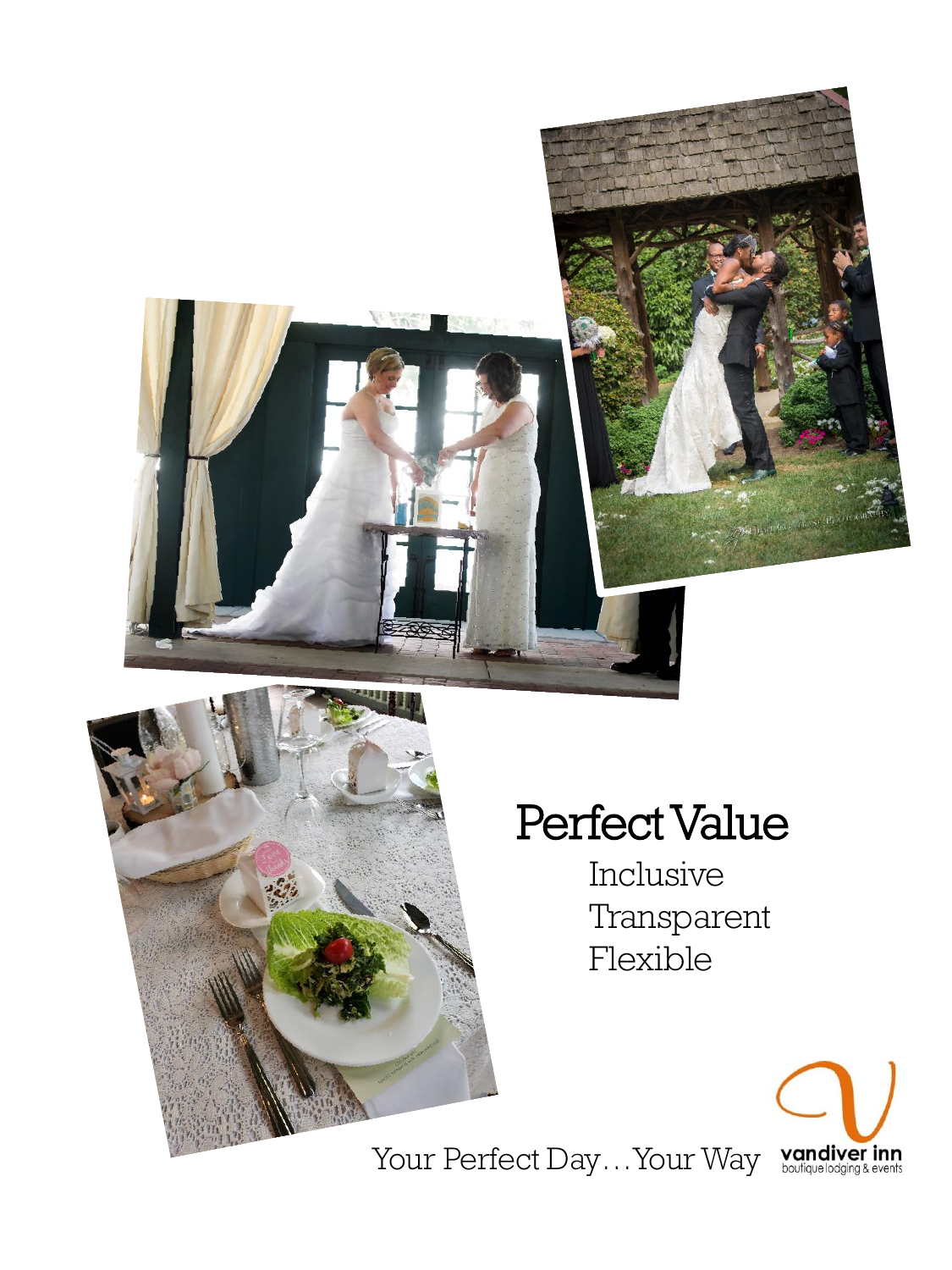# **Relax, Have Fun** We've GotYour Back

Simple, transparent value pricing encourages creativity at an amazing value

## Relax, Have Fun

We've Got Your Back

Simple, transparent value pricing encourages creativity and provides amazing value

"...One thing that really stuck out to us was that the Vandiver included everything in their initial estimate. We didn't have to worry about outside vendors for linens, chairs, food, etc. Everything was taken care of on-site. They even provided the cake." Kevin B. Dec 2016

"...the venue provides pretty much everything you need. They provide linens in a variety of colors and utensils. tables, chairs, etc. .... All of the food and alcohol services as well as the cake and Inn rooms are available through Vandiver Inn in their packages, so it made everything extremely easy and accessible to get organized and taken care of." - Lisa J, Oct 2018

Everything in

### \$99 per person\*

- $\Box$  Ceremony Space (Mansion, Pavilion or Gazebo) AND Wedding Rehearsal Time
- $\Box$  Rehearsal Coordination & Management
- $\Box$  Cocktail Hour in the Mansion
- $\Box$  Your Vandiver Event Manager quides you from Planning THROUGH the Big Day
- $\Box$  Full Gourmet Dinner, featuring your choice of
	- □ 5 Hors d'ouevres during cocktail hour
	- $\Box$  Salad
	- □ 2 Entree Choices (Buffet or Served)
	- $\Box$  2 Sides
	- Wedding Cake, Desserts or Cupcakes
- $\Box$  Open Beer & Wine Bar featuring mid to upper shelf selections
- $\Box$  Beautiful Gardens & Firepits
- Tables, Chivari Chairs, Dinnerware, Barware, Linens, (Toppers and "to-the-floor bottoms" in a variety of colors)
- Set-Up, Tear-Down and Clean-Up
- $\Box$  Heat & A/C throughout Pavilion, Mansion and Guest Rooms
- $\Box$  Complimentary (self) parking, on and offstreet
- $\Box$  All Servers and Bartenders
- $\Box$  NO hidden fees such as cake cutting, parking or corkage fees
- □ 5 Hours of Ceremony, Cocktail and Reception Time!

#### \* Subject to Minimums, 20% Management Fee for all Food/Beverage/Facility and Lodging and applicable taxes.

A HUGE assortment of menu options and upgrades, including full bar, signature drinks, and special dietary items are also available.

Please see our Value Packet for minimums, customizations and other important details.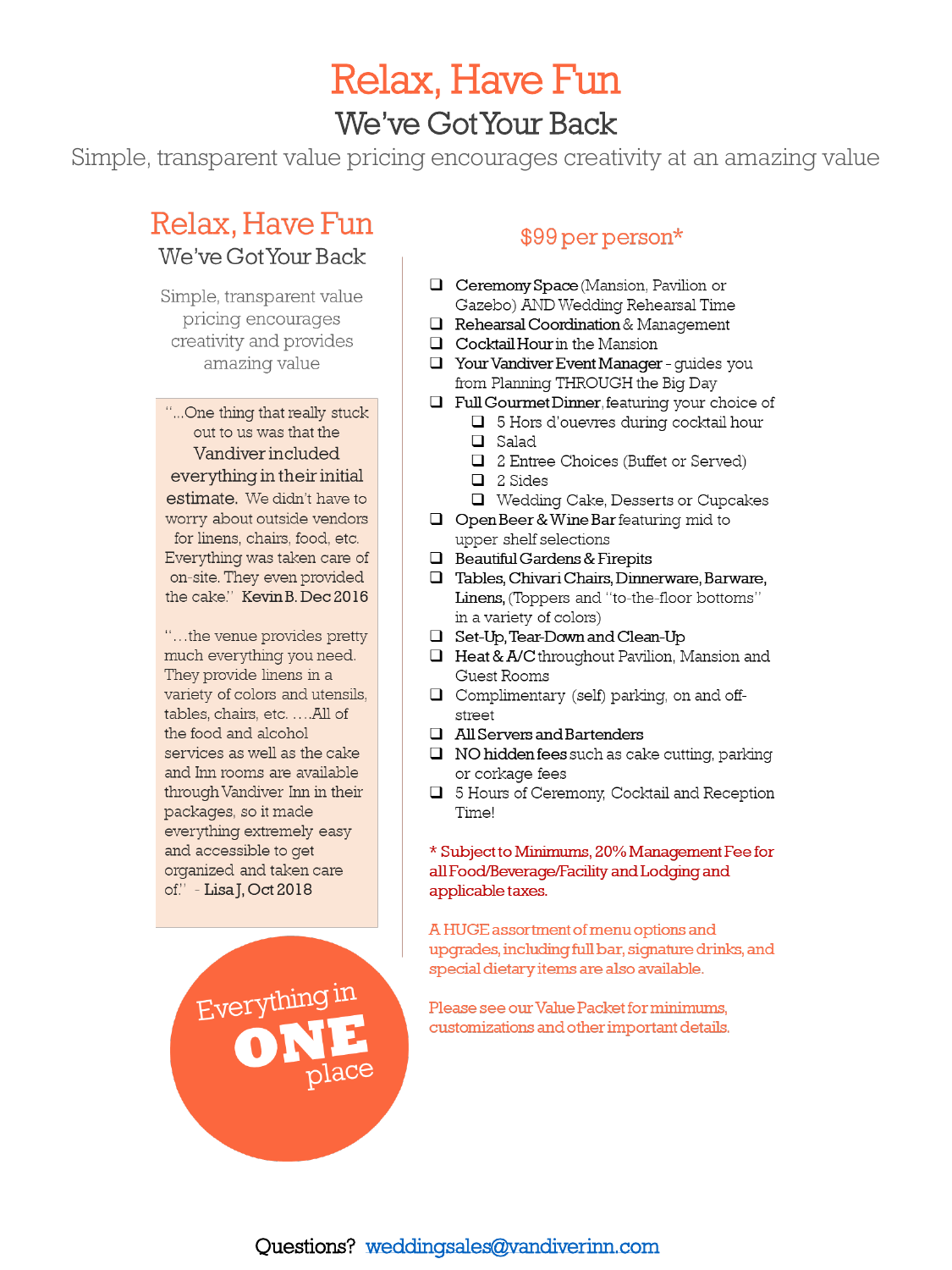## So, How's it Work?

## Relax, Have Fun Full Weddings start at \$99 per person\*

An essentially full service, perfect wedding with just about everything you need, including a planner (who's there through the Big Day), a full gourmet dining experience (including cake), ceremony space, reception space, servers, linens, chairs, tables, barware, tableware … well you get the picture.

## Then, Customize

#### Make the Perfect Day, … more Perfect-er

Vandiver provides a plethora of food and bar upgrades, substitutions and additions to make the Perfect Day, YOUR perfect day. But remember, even at our starting point, you are never compromising. There's always plenty of food, all cooked from the same award-winning kitchen.

See your "Savor" Packet for details.

## Kick Your Shoes Off, Stay Awhile

#### Group Lodging Rate is \$170 per room\*

All individual guest rooms feature private baths, cable, complimentary high-speed wireless and a wonderful breakfast. Get ready, party, snooze and say your goodbyes in the morning over a wonderful breakfast! Some dates require a minimum lodging commitment, see Minimums for details.

Add +\$5 for 2020

## ... and yes, there is *some* Important Agreement Stuff Minimums, Terms & Conditions and Legal Stuff

Nothing major, but we outline some very important items like Start and End times, Minimums, and other important details. Like we said, transparent pricing, no surprises.

\* = See herein for Minimums, Management and Other Important Stuff.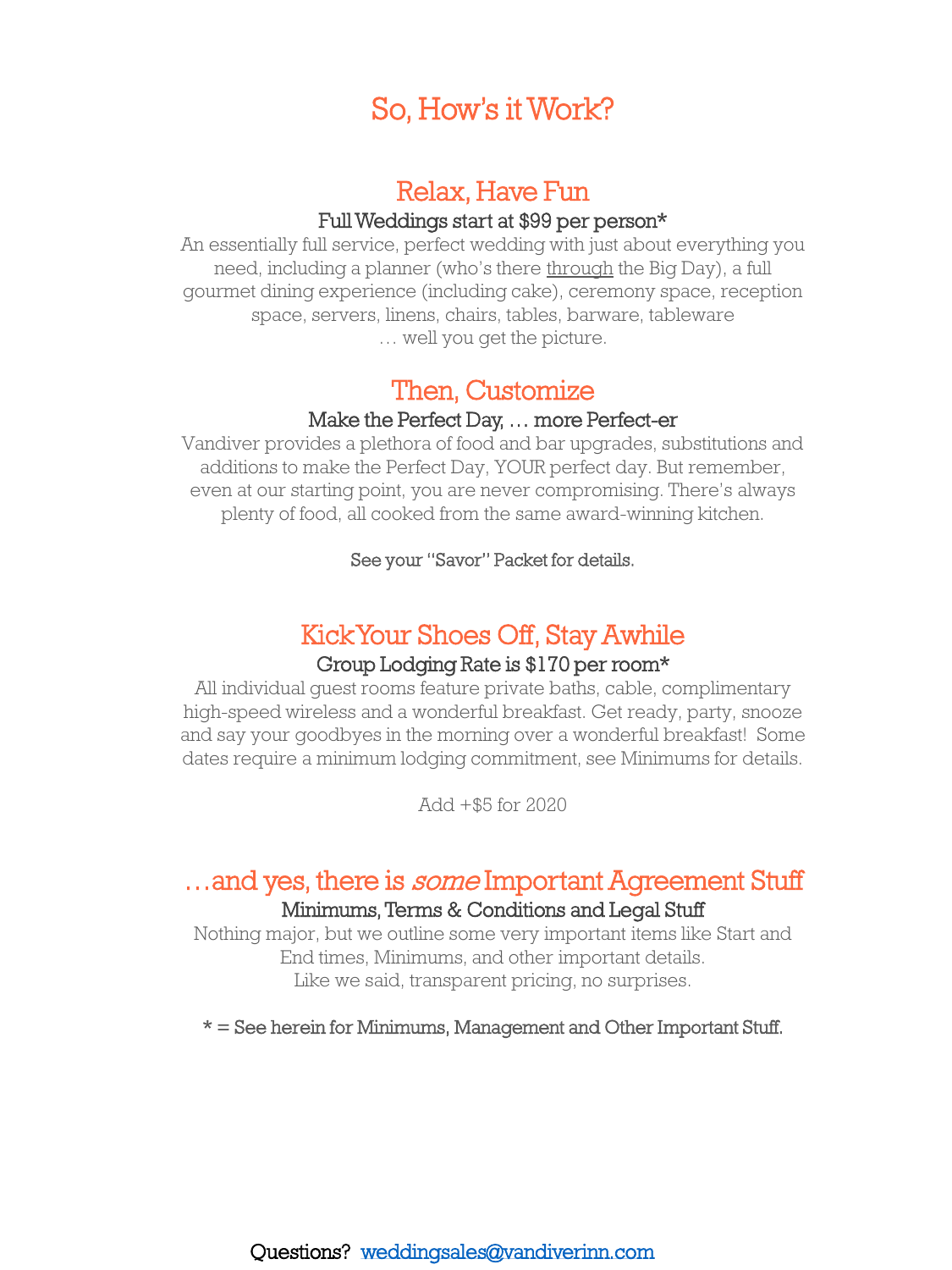# Important Stuff

Some very important things that you need to know about how we create your Perfect Day

### Event Minimums

Peak Periods: April-June, Sept-Oct Fridays & Sundays: \$ 6,000 Saturdays: \$ 12,000

• Dec 31 and the Sundays before Memorial & Labor Day carry the above Saturday Minimum

Off-Peak Periods: Jan-Mar, Jul-Aug, Nov-Dec Fridays & Sundays: \$ 4,500 Saturdays: \$ 9,000

### For All Minimums:

- Any Saturday requires the guarantee of the 7 guest rooms in the Mansion
- Any lodging contracted at the time of the initial agreement, and occurring on the day of your wedding, can be applied to Event Minimums.
- Vandiver reserves the right to lower minimums as we get closer to the event date, so it never hurts to ask!

### See Your Sales Person for Special Mid-Week Pricing!

## Event Timing

- We only host ONE Wedding a day MAJOR bonus for you!
- Your basic pricing covers 5 hours of event time (Ceremony, Cocktail Hour & Reception).
- In respect to our historic neighborhood, Events must end by 9PM, but remember, there are plenty of pubs and restaurants just steps away to continue the Party. Mansion and all public areas inside and out close by 10PM. No more than 2 guests/room after that.
- Weddings can start any time between 1 and 4 PM.

## \*Management

• Our business is based on the simple idea of providing a wonderful wedding experience in a beautiful destination, supported by an amazing team dedicated to your happiness. To facilitate this, a 20% Management Service Charge will apply to any Food, Beverage, Facilities and Guaranteed Lodging. It is not a gratuity, which is always appreciated but never expected, and goes towards such "mission critical" people as your Event Manager, Servers & Housekeepers.